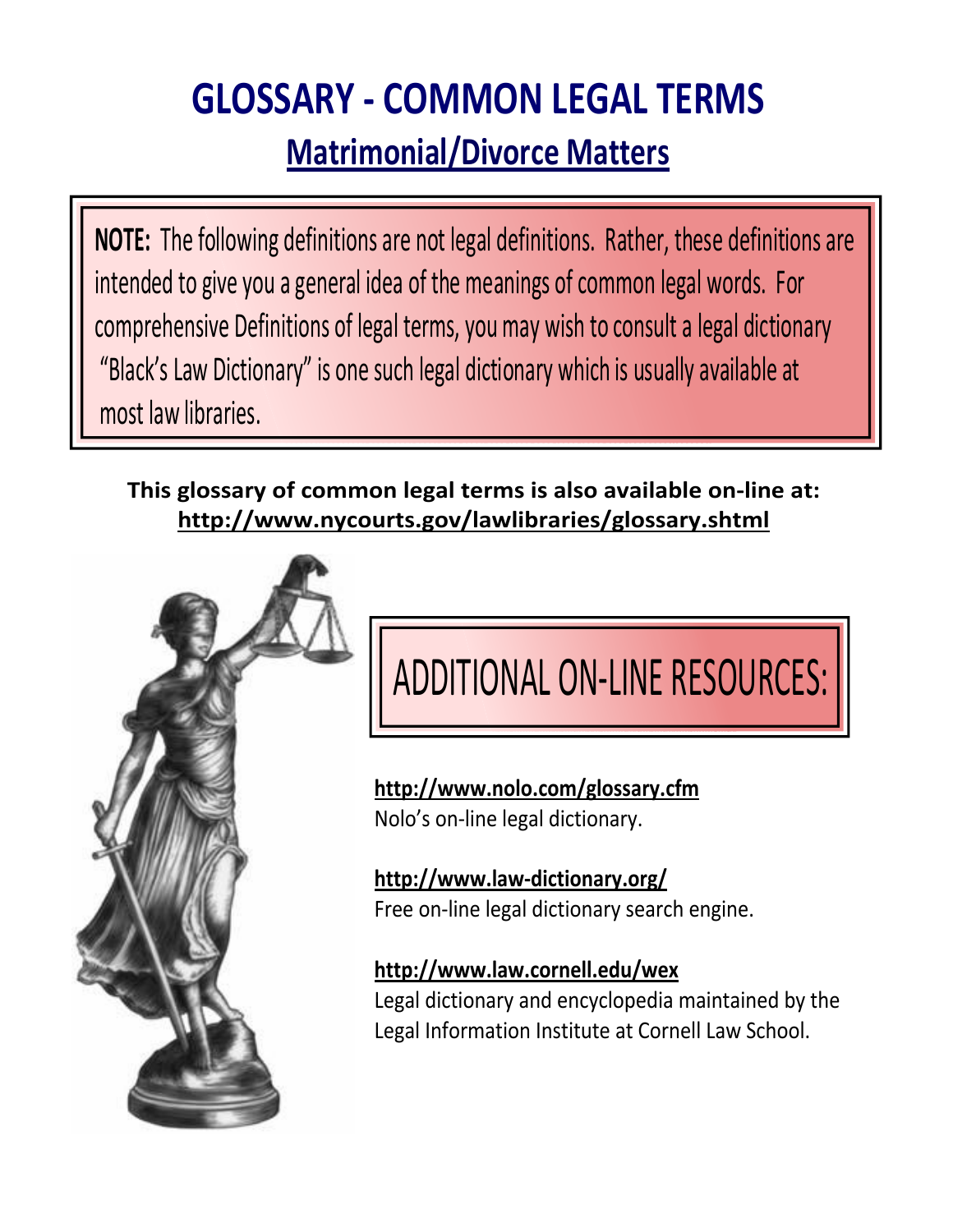# **GLOSSARY - COMMON LEGAL TERMS**

(Matrimonial/Divorce Matters)

NOTE: The following definitions are not legal definitions. Rather, these definitions are intended to give you a general idea of the meanings of common legal words. For comprehensive definitions of legal terms, you may wish to consult a legal dictionary. "Black's Law Dictionary" is one such legal dictionary which is usually available at most law libraries.

# **-A-**

**Abandonment:** A reason or "ground" for divorce. Abandonment occurs when one party has left the other for a continuous period of one year or more, without the party's consent, and without justification (good cause).

**Acknowledgment:** A formal statement by the person authoring a document made in front of a notary public, who signs a document and confirms that the person's signature is authentic.

**Action:** A court proceeding to decide a legal claim .

**Addendum:** An additional document or phrase attached to the original document.

**Adultery:** A reason for divorce. Adultery is any sexual act, or deviate sexual act (as defined in the Penal Code), with another person (non-spouse) at a time when that person has a living spouse.

**Affidavit of Service:** A document signed by a non-party who has served any papers in a legal proceeding, such as the Summons and Verified Complaint containing an oath that the papers were properly served. When completed, it is submitted with these papers. Note: One party cannot serve another. This sworn statement must give the date, time, place, the way it was served, and a description of the person who was given the documents.

**Agreement:** A formal understanding, usually written, between two people concerning their respective rights and their duties to each other.

**Ancillary Relief:** In an action for divorce, additional or other help asked for beyond a judgment of divorce, such as maintenance (formerly called "alimony") payments, division of property, responsibility for debts (bills), child support, etc. (See Equitable Distribution; Maintenance; Marital Property).

**Annulment:** A court declaration that states that a marriage was never legally valid. After an annulment, the parties are free to remarry.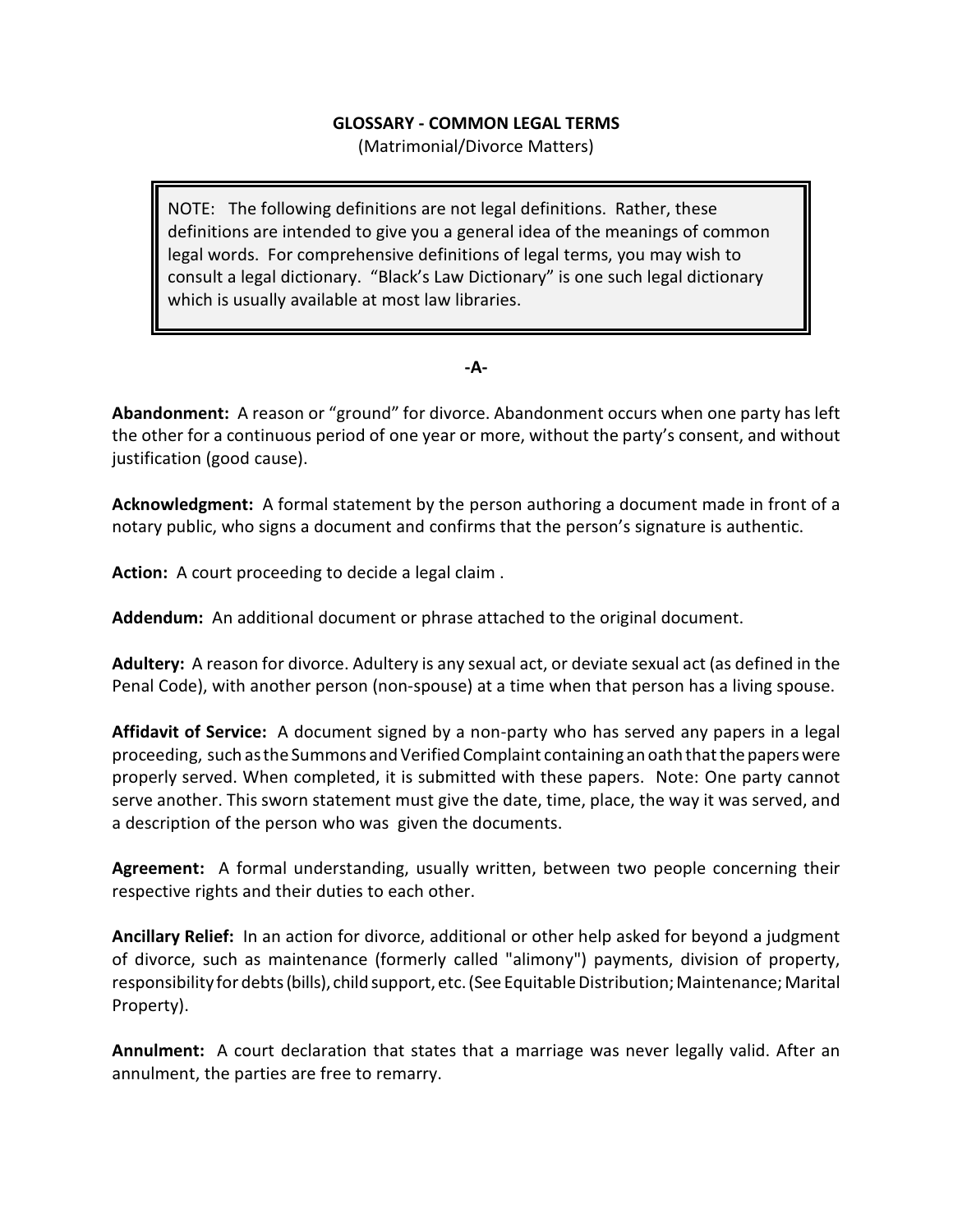**Answer:** The response to the complaint. In a divorce action, the answer must be verified. (See Verified).

**Attachment:** Seizure of a debtor's property by order of the court . The court takes the property of someone who owes money to another to whom a debt is owed.

**-B-**

**Burden of Proof:** A party's duty to present evidence proving the truth of his or her claims (charges against someone else) in the legal action .

**-C-**

**Calendar Number:** The number assigned to a lawsuit by the court when the case isscheduled for trial by the court. It is different from the Index Number that is assigned when the first papers are filed with the County Clerk. A separate fee is charged for the Calendar Number. (See Note of Issue).

**Caption:** The title of a pleading, motion, or other court filing showing the names of the Plaintiff and Defendant, the name of the court, the court part and the Index Number.

**Cause of Action:** A claim or assertion of facts giving rise to one or more legal reasons for seeking judicial relief ; a factual situation that entitles one person to obtain a decision from the court against the other person (if proven in court).

**Change of Venue:** The transfer of a lawsuit from one County to another.

**Child Support:** Money paid by one parent to another for a child's living and other expenses during and/or after separation and/or divorce.

**Child Support Standards Act (CSSA):** The Law that specifies a party's child support obligation depending on his or her income. Charts are available to assist.

**Clerk:** A court official who handles filings, motions, pleadings, etc.

**Cohabit:** To live with, and usually have sexual relations with, another person (generally of the opposite sex).

**Commingle:** When one mixes separate funds or properties into a common fund or bank account.

**Complaint:** The initial pleading to a court in a civil matter, written by the Plaintiff or his/her attorney. In a divorce action, it contains the Plaintiff's allegations of his or her reasons for divorce and relief sought, and it must be verified. (See Verified; Summons).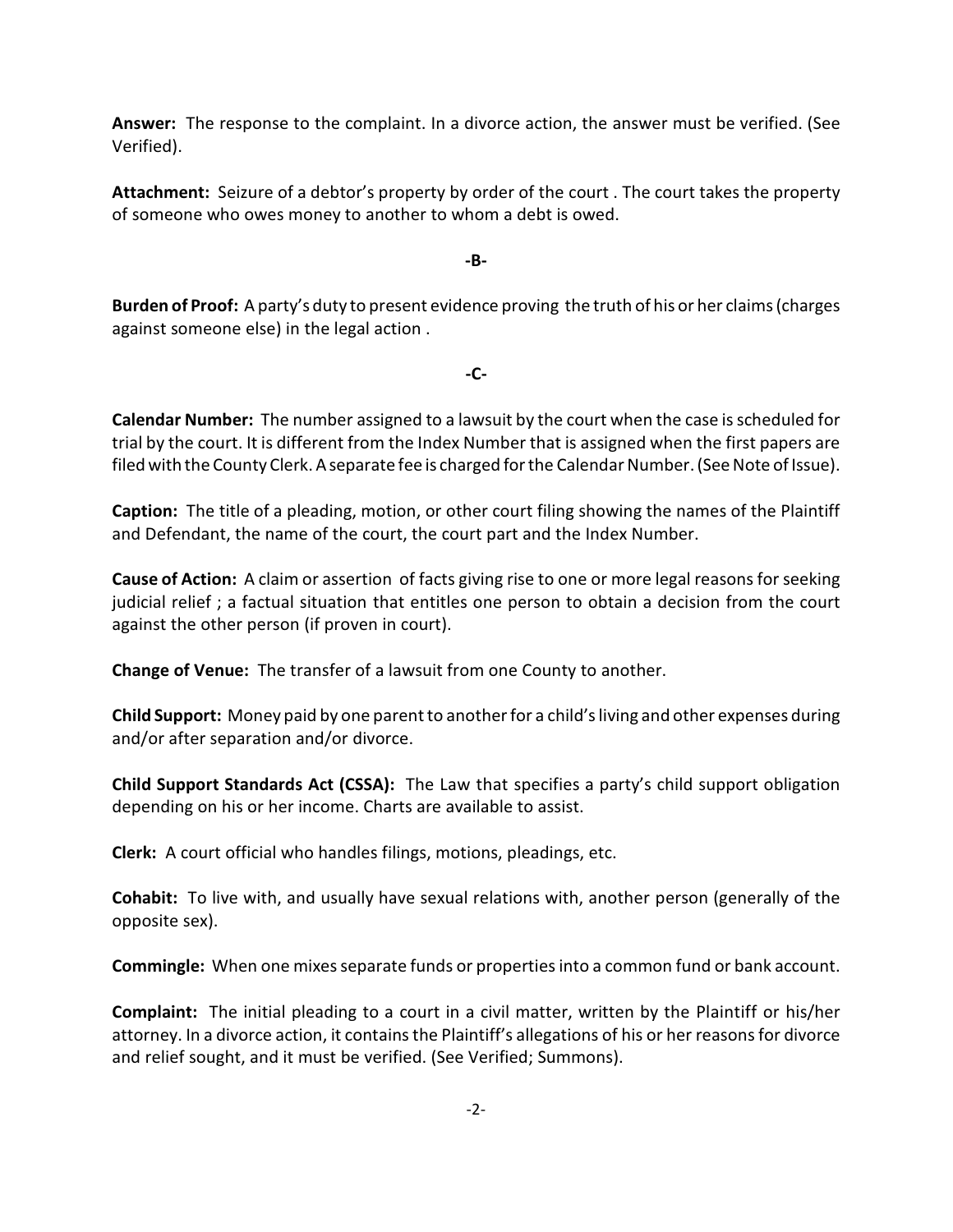**Constructive Abandonment:** A reason fordivorce. This is when the one party has refused, without justification, to have sexual relations with the other, continuously for a period of one year or more, without that party's consent.

**Contempt:** The willful disregard, disobedience or disrespect of a court order or the judge's authority. Conduct that defies the authority or dignity of a court. It is usually punishable by fine or prison or both.

**Contested Divorce:** A divorce action which is opposed by the other spouse.

**Corroborate:** To prove a statement, argument, etc. with additional confirming facts or evidence.

**Counterclaim:** A claim by the Defendant against the Plaintiff written in the Verified Answer. A Verified Answer responds only to the allegations (charges) in the Verified Complaint. A counterclaim may be added to the Verified Answer to say that the Defendant also wants a divorce or other relief from the Plaintiff and states Defendant's reasons for the divorce or such relief.

**County Clerk's Office:** The office wherein an Index Number and Calendar Number for court proceedings are obtained, court filing fees are paid and court papers are filed and permanently maintained. In many counties, this office is located in the same building as the Supreme Court. If not, the Clerk in the Supreme Court building can direct you to the County Clerk's office.

**Cruel and Inhuman Treatment:** A reason for divorce. Cruel and inhuman treatment consists of cruelty, whether physical, verbal, sexual or emotional, committed by the Defendant, against the Plaintiff, that endangers the Plaintiff's physical or mental well-being and makes living together either unsafe or improper.

**Custody, Legal:** The legal right to make major decisions affecting a child under the age of 18.

**Custody, Physical or Residential:** The actual physical care and control of a child under the age of 18. The person with physical custody usually provides the child's primary residence.

# **-D-**

**Default Judgment:** A divorce judgment that is obtained against the Defendant when the Defendant failsto respond to either: (a) the Summons and Verified Complaint; or (b) the Summons With Notice, for the divorce within the time allowed by law.

**Defendant:** The person against whom (the person who is served) the divorce action is brought.

**Deposition:** A person's out-of-court, sworn testimony that is reduced to writing (usuallyby a court reporter) for later use in the lawsuit. Except for a judge not being present, it is conducted in a manner similar to trial. Also known as an Examination Before Trial (EBT).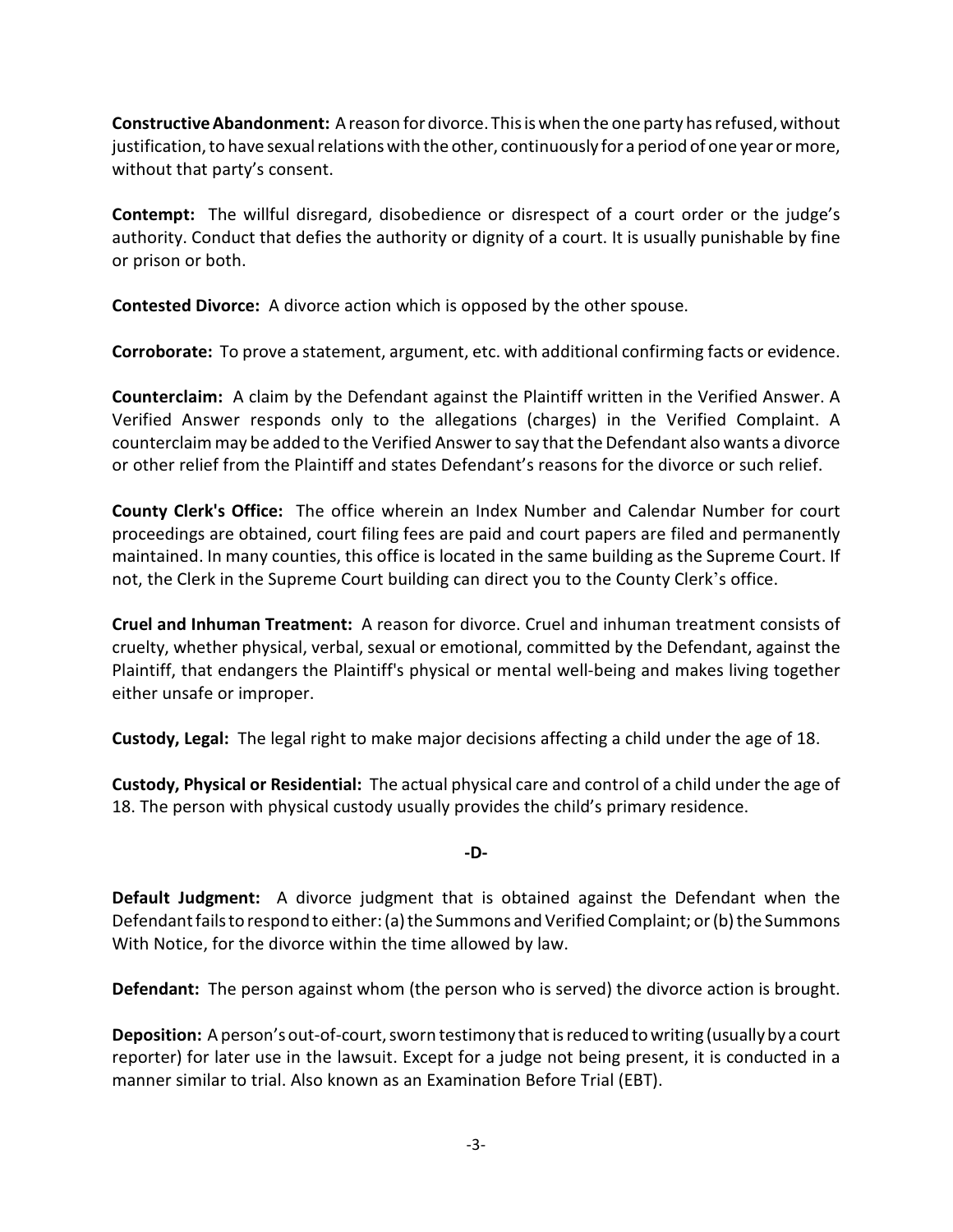**Discontinuance:** A voluntary ending of a lawsuit.

**Discovery/Disclosure:** At a party's request, the furnishing of information and documents that relate to the court proceeding . In divorce cases, it usually relates to financial information. Upstate, disclosure can also relate to grounds for divorce and custody issues.

**Dissipation:** The wasteful use of an asset for an illegal or inequitable purpose, such as a spouse's use of marital property for personal benefit when a divorce is imminent. It is intended to deprive the other spouse of the use and enjoyment of the asset, and may result in a penalty in equitable distribution.

**Divorce:** The legal ending of the marriage between a husband and wife so that each is free to marry again.

**Domestic Relations Law (DRL):** Contains the requirements of New York State law that are followed for divorce and other related matrimonial actions and proceedings .

**-E-**

**Earning Capacity:** A person's ability or power to earn money, given the person's talent, skills, training and experience.

**Egregious:** Extremely or remarkably bad; shocking.

**Emancipation:** The release of a child from the responsibility and control of a parent or guardian. Under New York law, child support must be paid until the age 21. If a child marries, enters the military or becomes self-supporting, before turning 21, the court may consider the child emancipated, and child support may be terminated.

**Enjoin:** To legally prohibit or restrain by a court injunction (order).

**Equitable Distribution:** The way marital property must be divided by law in a divorce action in New York State. Equitable distribution does not necessarily mean 50% of one asset to one party and 50% to the other. Distribution is based on various factors presented to the court.

**Evidence:** Something (including testimony, documents and tangible objects) that tends to prove or disprove an alleged fact.

**Exhibit:** A document, record, or other tangible object formally introduced as evidence in court.

**Ex Parte (Communication):** An application or statement made to the court by one party (including counsel) to a proceeding without notice to, or in the absence of, the other party. This type of communication to the court is generally prohibited, except for scheduling issues.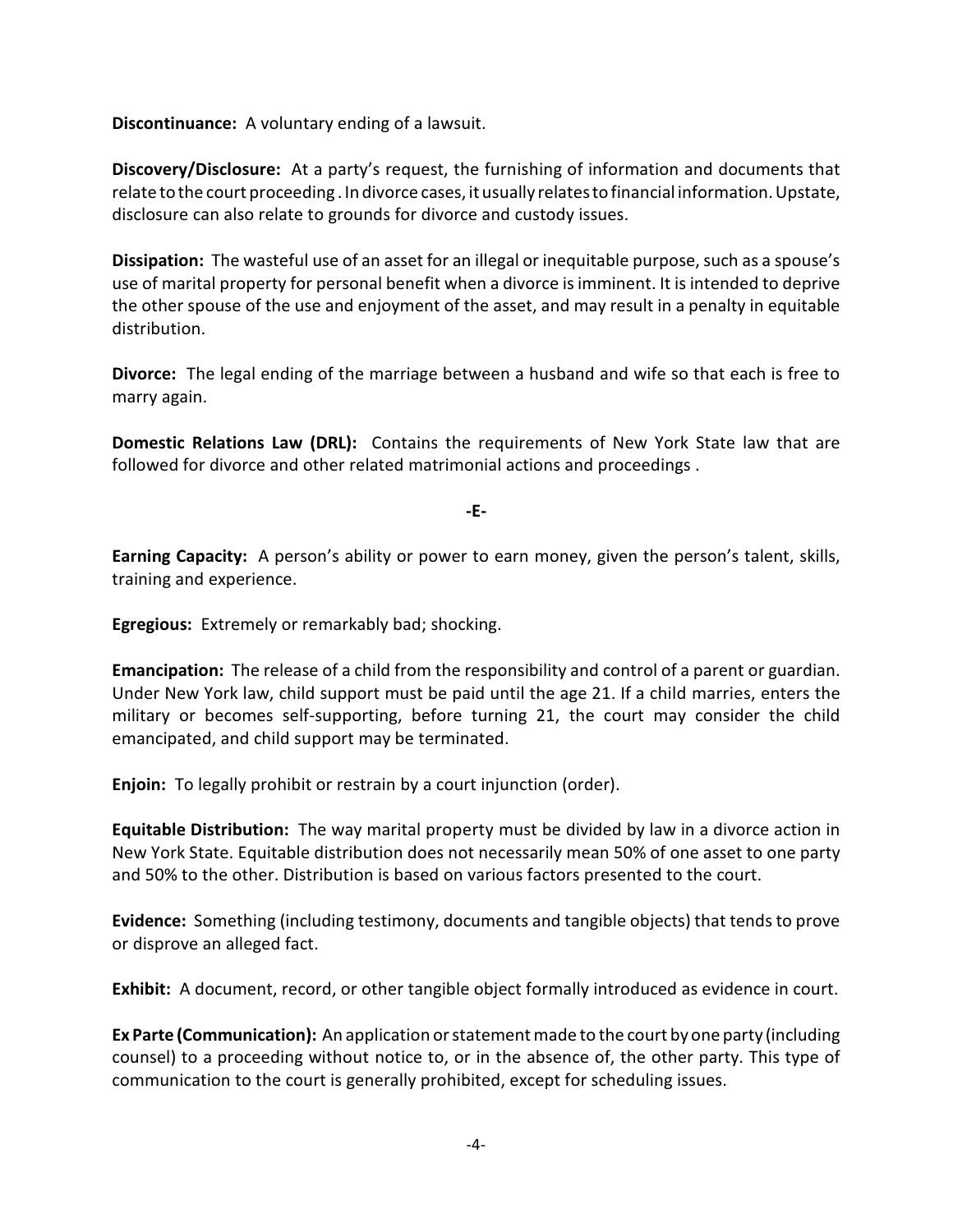**Expert:** A person who, through education or experience, has developed skills or knowledge of a particular subject, so that he or shemay forman opinion that will assist the judge or jury in making a decision.

**-F-**

**Family Court:** The Family Court in New York State has the jurisdiction to hear cases involving child support, custody, visitation, spousal support and family offenses (Orders of Protection). A divorce action cannot be heard in this court.

**Fiduciary:** One who must use a high standard of care in managing another's money or property.

**Finding of Fact:** A determination by a judge or jury of a fact as proved by the evidence in the record, usually presented at the trial or hearing.

**Forensic:** In courts of law, it relates to the application of a particular subject of expertise such as medicine, science or accounting to the law.

**-G-**

**Good Faith:** Honesty of intention; absence of intent to defraud; opposite of bad faith.

**Grounds:** Legally sufficient reason for granting of divorce in Supreme Court.

**Guardian Ad Litem:** A guardian, usually a lawyer, appointed by the court to help a minor or incompetent person in a lawsuit. In a divorce case, the guardian ad litem does not act as an attorney for the child, but reports to the court on what is in the child's best interests. (See Law Guardian).

# **-H-**

**Hearsay:** Testimony that is given by a witness who tells not what he or she knows personally, but what others have said which is therefore dependent on the credibility of someone other than the witness. That testimony is generally inadmissible under the rules of evidence, but there are many exceptions.

**-I-**

**In Camera Inspection:** A trial judge's private consideration of evidence, without public, parties or attorneys present. Typically, sensitive information about child custody or business records are reviewed in camera, not in open court.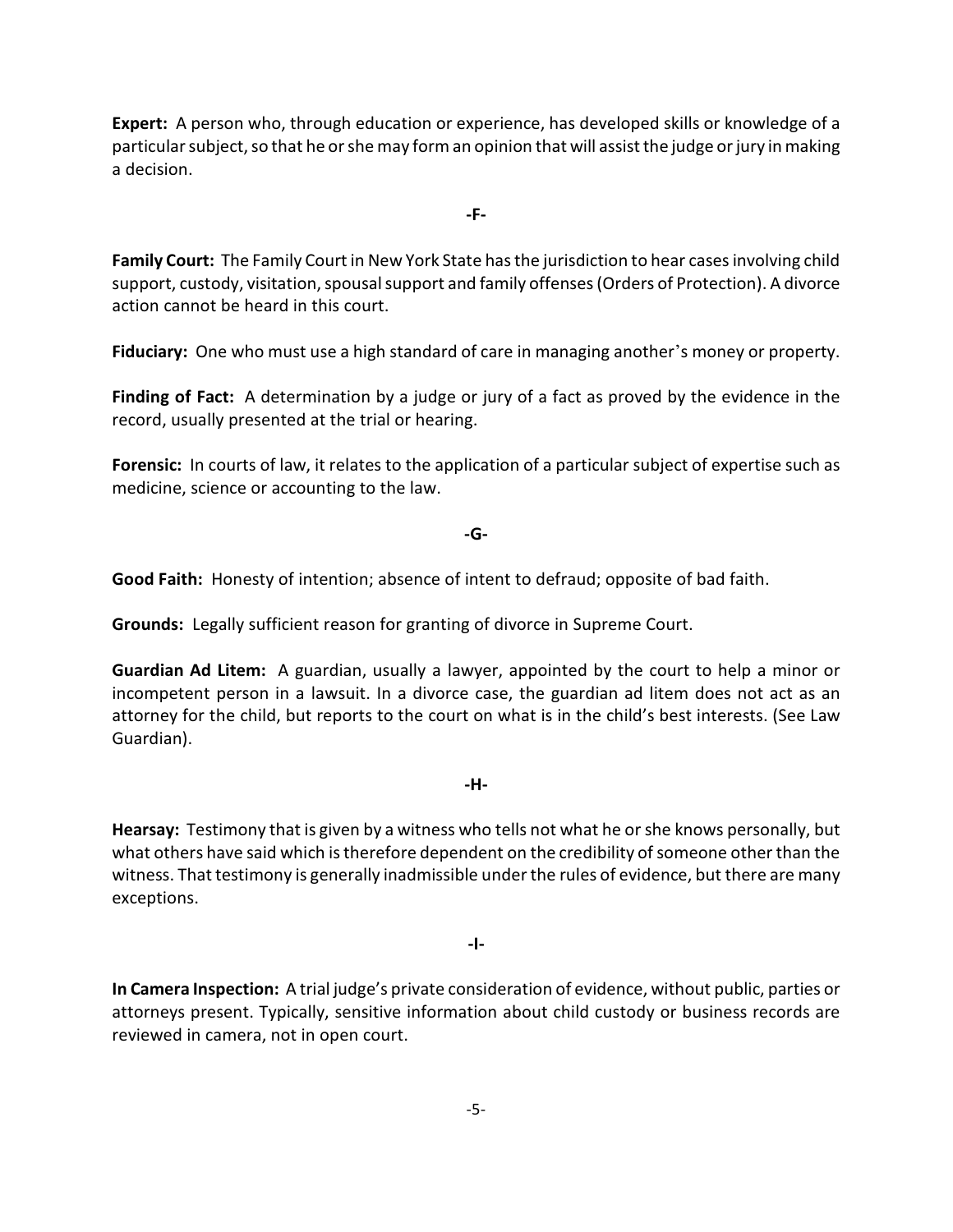**Index Number:** The unique number assigned by the County Clerk's office to every action or proceeding commenced within the New York State Supreme Court. The number is used to identify a case in that court, and should be indicated on all papers served on the parties and filed with the court. The number is either: (a) purchased; or (b) obtained after a Poor Person Application is filed and approved by the court.

**Injunction:** A court order for a party to stop doing or to start doing a specific act.

**Interrogatory:** A written question or a set of questions given to the other party in a lawsuit as part of discovery.

**-J-**

**Judgment of Divorce:** A document signed by the court granting the dissolution of a marriage .

**Jurisdiction:** The authority of a court to act in particular matters. There must be authority over both the persons and the subject matter of the action.

**-K-**

**-L-**

None.

**Law Guardian:** An attorney for the child in contested custody matters who is appointed by the court to represent his or her interests.

**-M-**

**Maintenance:** Spousal support, formerly known as "alimony".

**Marital Property:** Any property, regardless of which person is named as owner, that the Plaintiff or Defendant obtained from the date of marriage to the beginning of the divorce action. A house, car, IRA, bank account(s), pension, annuity, business and advanced degree are all examples of marital property. However, an inheritance, a gift from someone other than your spouse, compensation for personal injuries, may be deemed separate property. (See Separate Property).

#### **-N-**

**Notice of Entry:** A form given to a party saying that the final judgment of divorce was entered in the County Clerk's Office. A copy of the judgment, date-stamped to indicate the filing, is also given to the party with this document. The time to file a Notice on Appeal commences upon service of the judgment of divorce with Notice of Entry.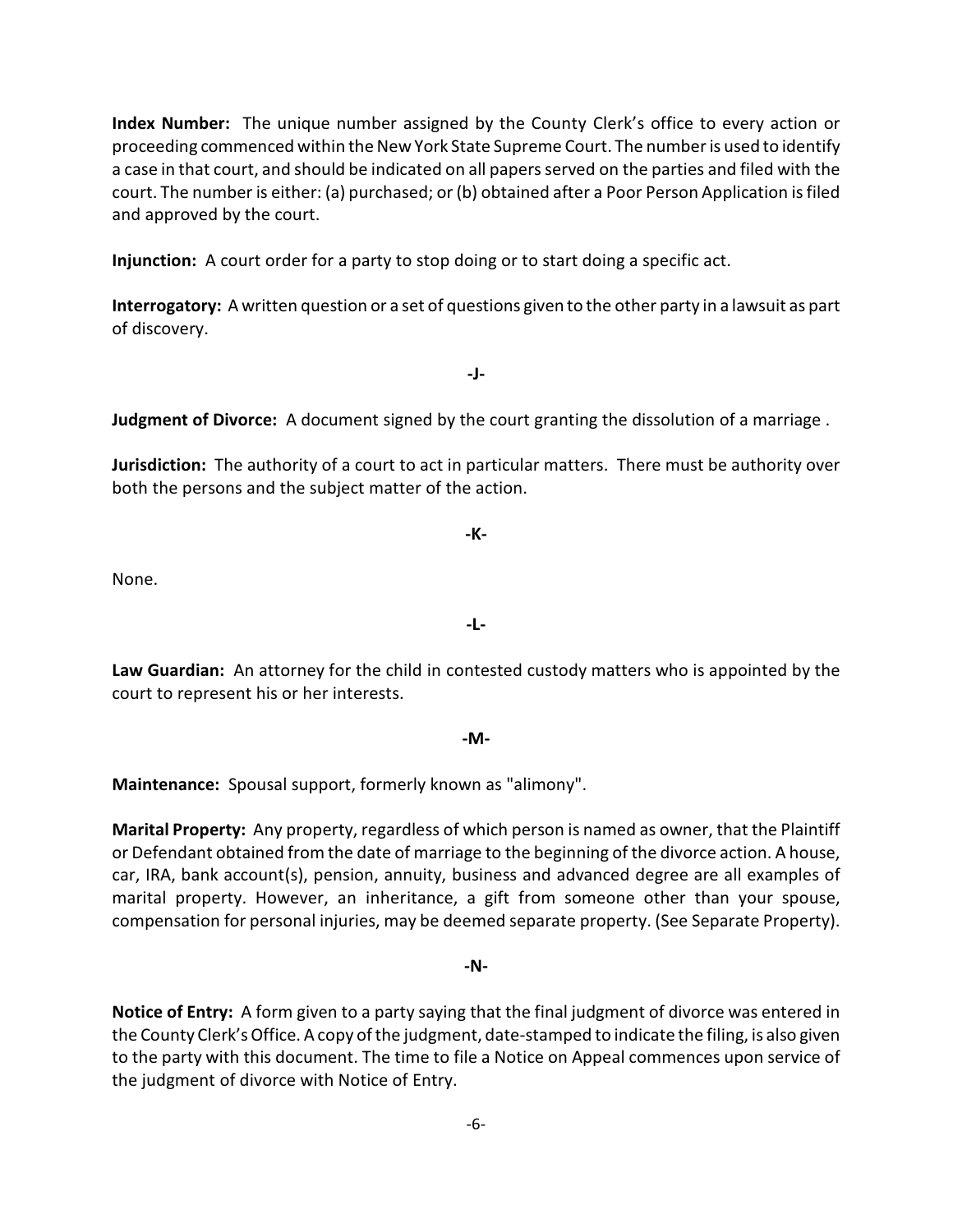**Note of Issue:** A form filed with the court to notify the court that all documents are ready for the court's review or that the action is ready for trial. A separate fee is charged for filing and a Calendar Number is issued. (See Calendar Number).

**-O-**

**Order:** A direction of the court. Failure to comply may result in contempt. (See Contempt).

**Order of Protection:** An order issued by a court which directs one person to stop certain conduct, such as harassment, against another person. The order may also direct the person to be excluded from the residence and to stay away from the other person, his or her home, school, place of employment and his or her children.

**-P-**

Party: A Plaintiff or Defendant in a legal proceeding. Also Petitioner or Respondent in a Family Court proceeding.

**Plaintiff:** The person who starts the divorce action .

**Poor Person Application:** An application made to the court, by usually the Plaintiff stating that because of insufficient income he or she is unable to pay the court fees normally required for divorce actions. If the application is granted by the court, the usual court costs for the divorce action are waived.

**Pro Se (aka Self-Represented):** Appearing on one's own behalf without an attorney.

**-R-**

**Removal of Barriers to Remarriage Form:** This form is necessary when the marriage was solemnized in a religious ceremony by a member of the clergy, minister of any religion, or a leader of The Society for Ethical Culture. It requires the party obtaining the divorce to acknowledge that he or she has taken all steps to remove religious barriers to the other party's remarriage.

**Request for Judicial Intervention (RJI):** A form filed with the court to request to have a judge assigned to the case.

# **-S-**

**Separate Property:** Property considered by the courts to belong only to one spouse or the other. It is not available for equitable distribution unless converted to marital property.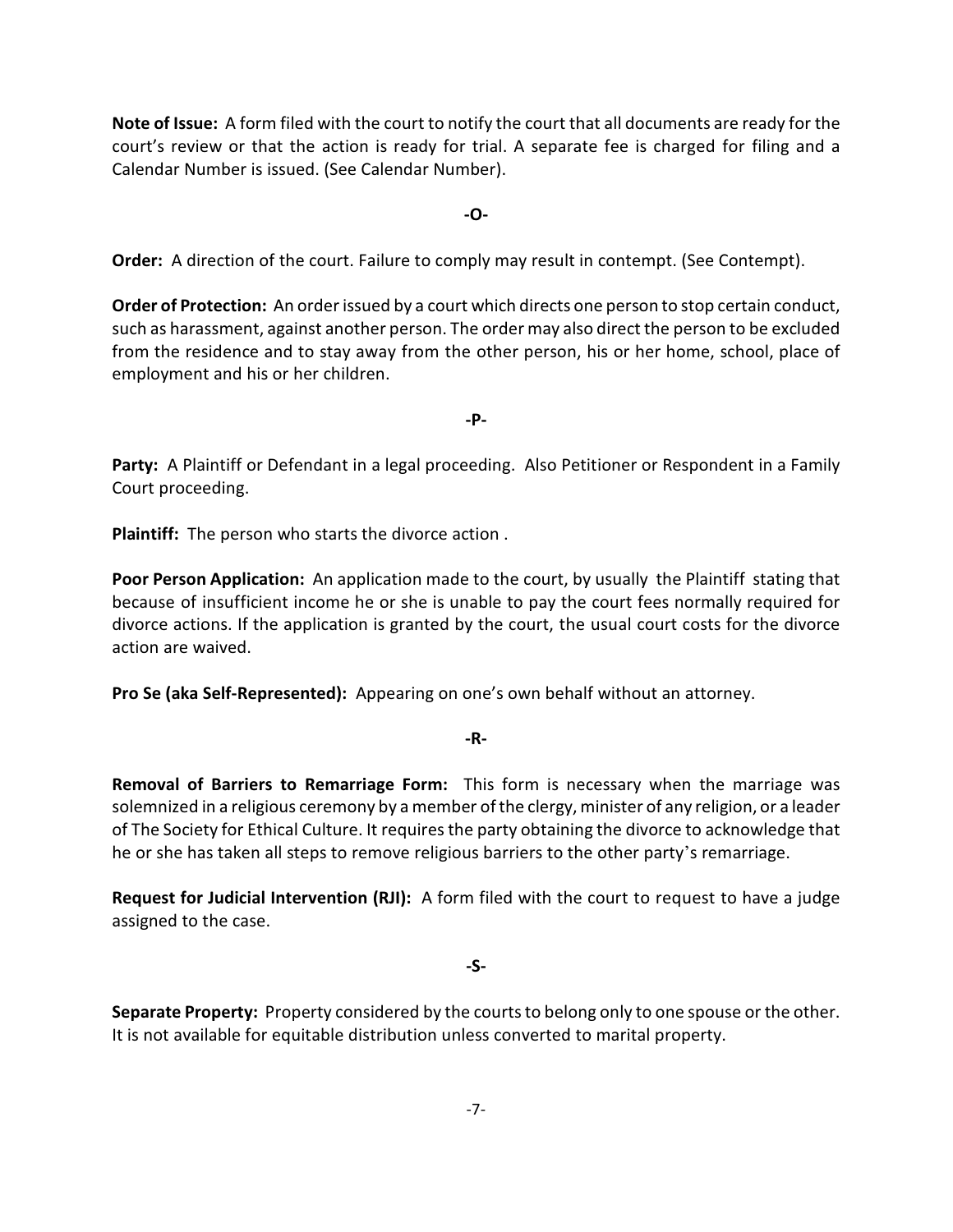**Separation:** One spouse's absence or living apart from the marital household prior to divorce.

**Separation Agreement:** A written agreement providing that the spouses will live apart and specifying one or more of the following: support for the child(ren), spousal maintenance payments, division of marital property, responsibility for debts (bills), residence of child(ren), child care and related issues.This agreement must be formally signed and acknowledged and covers the period before divorce but after the separation. (See Acknowledgment).

**Service:** Formal delivery of a legal paper such as delivery of a Writ, Summons with Notice, or Summons and Verified Complaint officially notifying the recipient that he or she is a party in a legal action and subject to the court's jurisdiction .

**Settlement Agreement:** A formal, voluntary, written agreement on all or most of the issues surrounding divorce. It must be formally signed and acknowledged. (See Acknowledgment).

**Spouse:** Husband or wife.

**Statute of Limitations:** The time limit in which to assert a claim by bringing an action.

**Stipulation:** A voluntary agreement between parties on an issue or issues related to the divorce proceedings. May be oral or written.

**Subpoena:** A legal order requiring a person's attendance at a particular time and place to testify as a witness or to provide certain documents that are requested. Failure to comply can be contempt of court. ( A judicial subpoena is issued by the court.)

**Summons With Notice:** A legal document which, when filed, starts the Plaintiff's action for a divorce and requires the Defendant to serve a Notice of Appearance in the action within a specific period of time. This document is initially filed with the County Clerk 's Office and a copy is then served upon the Defendant to give notice that the Plaintiff has started a divorce action. It states the reason(s) for the divorce and may also include requests for additional relief such as: child support, custody, visitation, spousal maintenance and equitable distribution.

**Support:** Payment for housing, food, clothing, and related living expenses.

**Supreme Court:** The highest trial-level court in New York State. Divorce actions may be started only in this court.

**Supreme Court Clerk's Office:** An office, separate from the County Clerk's Office, which provides clerical support to the Supreme Court.

**-T-**

None.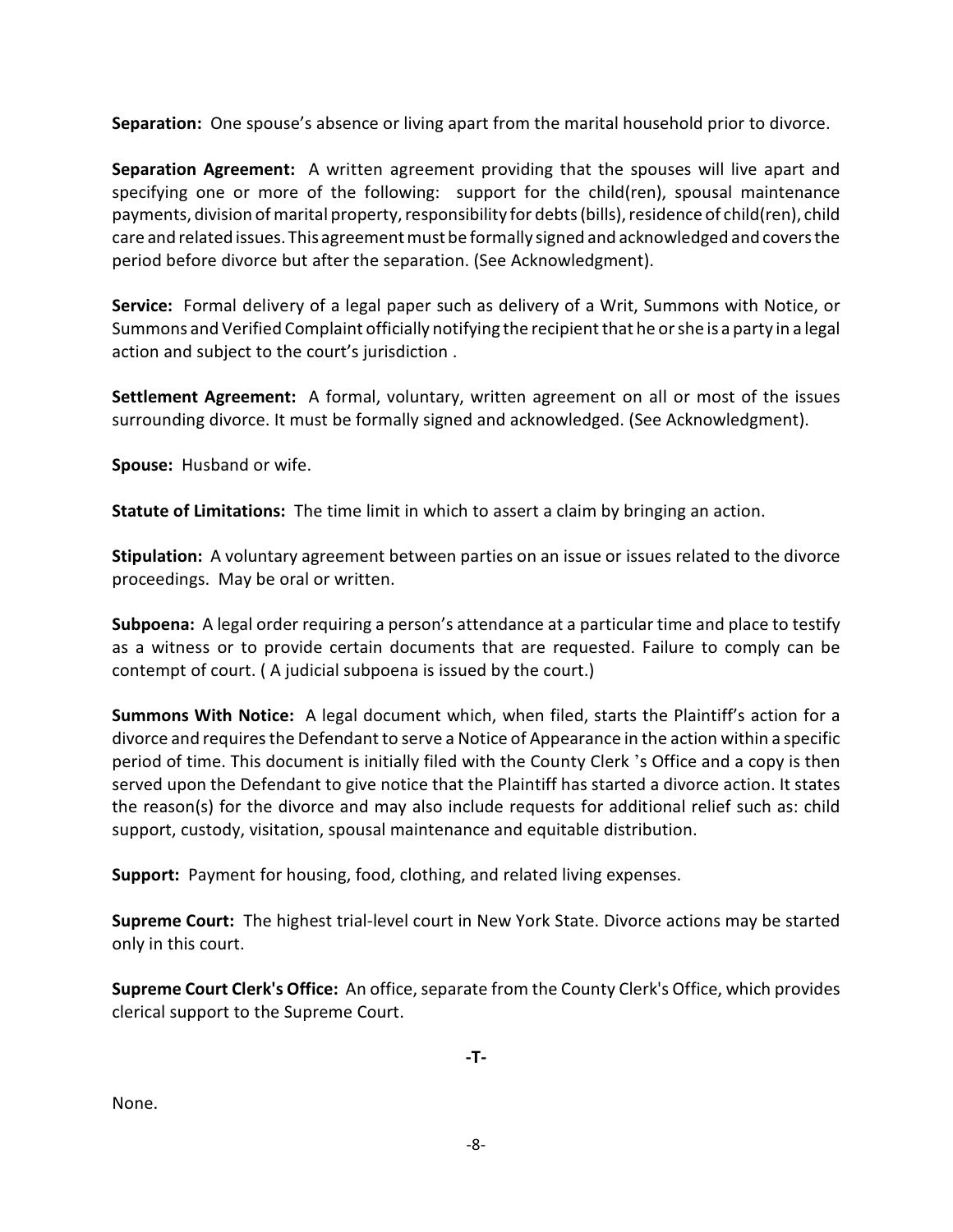**-U-**

**Unemancipated Children:** Children under the age of 21 who are supported by a parent or guardian. (See Emancipation).

**Uncontested Divorce:** A divorce action in which the Defendant does not respond to the Summons or otherwise agrees not to oppose the divorce even if financial issues are contested.

# **-V-**

**Venue:** The permissible county for the trial of a lawsuit.

**Verified:** Sworn before a notary public that the facts made in that document are true. Most pleadings in a matrimonial action must be verified. (See also Acknowledgment; Answer; Complaint).

**Visitation:** The right of a non-custodial parent to be with a child for specified periods of time.

# **-W-**

**Waiver:** Knowingly, intentionally giving up rights or claims.

**Writ (also Writ of Habeas Corpus):** A legal paper signed by a judge directing that a person (generally a child in divorce cases) be brought before the court.